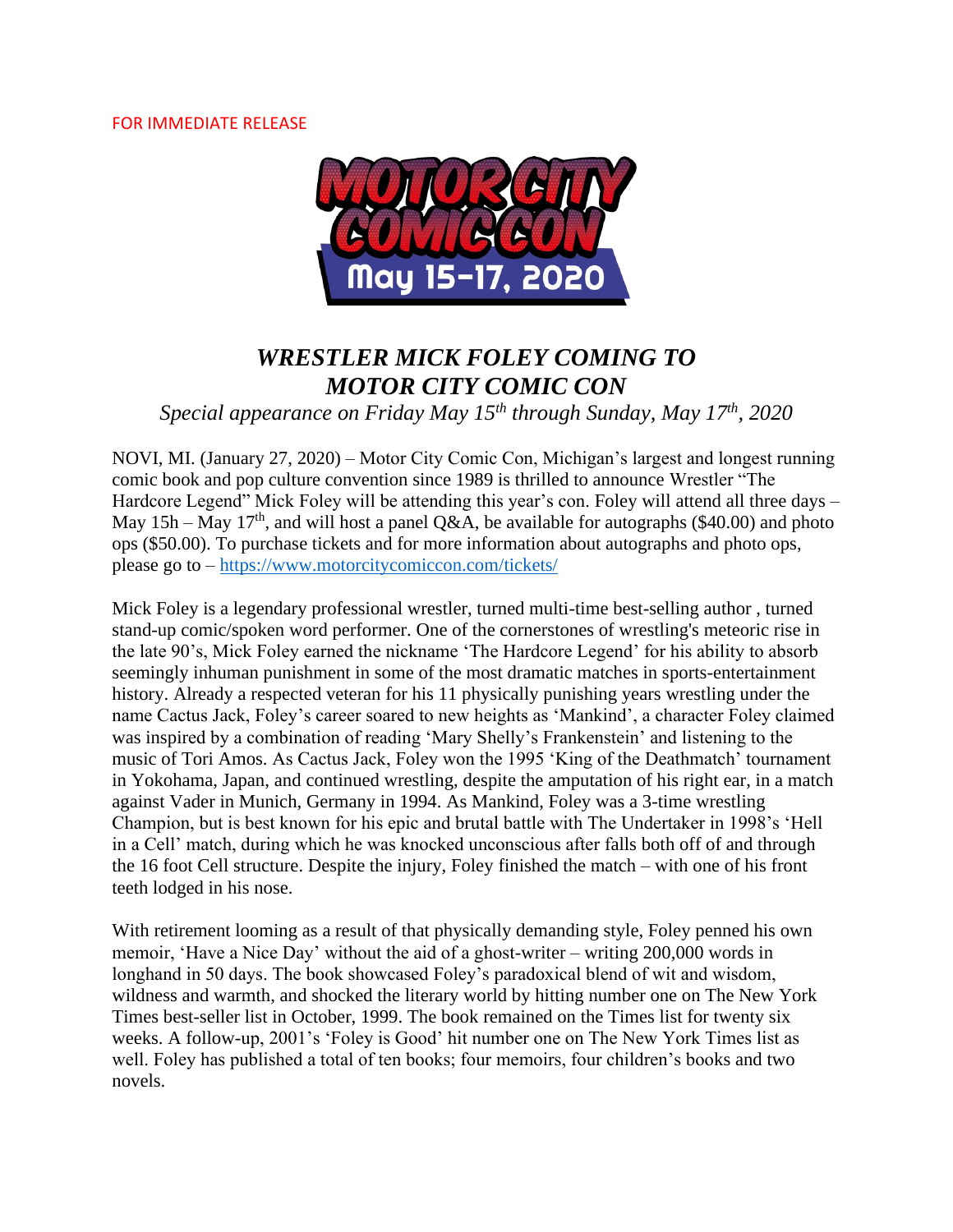After speaking at some of the United Stated most respected colleges and universities – including MIT, Syracuse University, Notre Dame and The University of Miami, Foley decided to take his verbal skills to the stand-up comedy stage in 2009. 2012 saw Foley earn rave reviews for his comedy sets at 'Just for Laughs' in Montreal, and the 'Edinburgh (UK) Fringe Fest' – the two largest comedy festivals in the world. He is currently represented by Innovative Artists.

Foley's acting credentials include '30 Rock', 'Warren the Ape', Now and Again', 'G vs E' and 'Boy Meets World' and he was featured in the critically acclaimed documentary 'Beyond the Mat' He has done voice work on 'Squidbillies' 'Celebrity Death Match' and 'Avatar: the Last Airbender' and was featured in a 2012 episode of 'Celebrity Wife Swap'. His list of guest appearances include 'The Daily Show with Jon Stewart, 'The Late Show with Jay Leno', 'Late Night with Conan O'Brien', 'Who Wants to be a Millionaire', 'Good Morning America', 'Family Feud' 'Redeye', 'Larry King Live' and several appearances on 'Today'. He was featured in a 2010 story on 'ABC's World News Tonight' for his work as an online volunteer with RAINN, the nation's largest anti-sexual assault organization. Foley was also recognized for his work with RAINN at 2010's 'Rally to Restore Sanity and/or Fear' – where he was awarded a Medal of Reasonableness' from Jon Stewart. Foley lives with his wife and four children on Long Island. His latest book, 'A Most Mizerable Christmas' was published in October 2012 by DK Books. The Foley's have sponsored children with Child-Fund International for twenty years.

#### Tickets can be purchased on the Motor City Comic Con website at

[www.motorcitycomiccon.com.](http://www.motorcitycomiccon.com/) Online fees may apply. RFID (Radio Frequency Identification) wristbands will also be available for purchase and mailed to homes for an additional fee. RFID wristbands are individual and personalized to your ticket through a unique serial number and microchip in the wristband. These microchips also ensure counterfeiters can't make or sell fake Motor City Comic Con tickets. Those caught with counterfeit wristbands will be asked to leave the convention immediately, ensuring our fans a safe and secure environment to celebrate their fandoms. Your wristband is your ticket to the event. This wristband is non-refundable and nontransferable. You must wear your wristband at all times while attending the convention. Fans who purchase these RFID wristbands and have them mailed prior to the con will not have to wait in any lines before entering the convention.

#### **Advance Online Ticket prices and packages:**

Adult Pricing (ages 13 and up) Friday  $-$  \$30 Saturday  $-$  \$40 Sunday –  $$35$ VIP Fan Pass– \$249\* Adult Weekend Pass – \$85 Kids 5 and under are free all weekend Kids 6-12 are \$10 on Friday and Saturday Sunday is Kids Day – All kids 12 and under are free Kids Weekend – \$20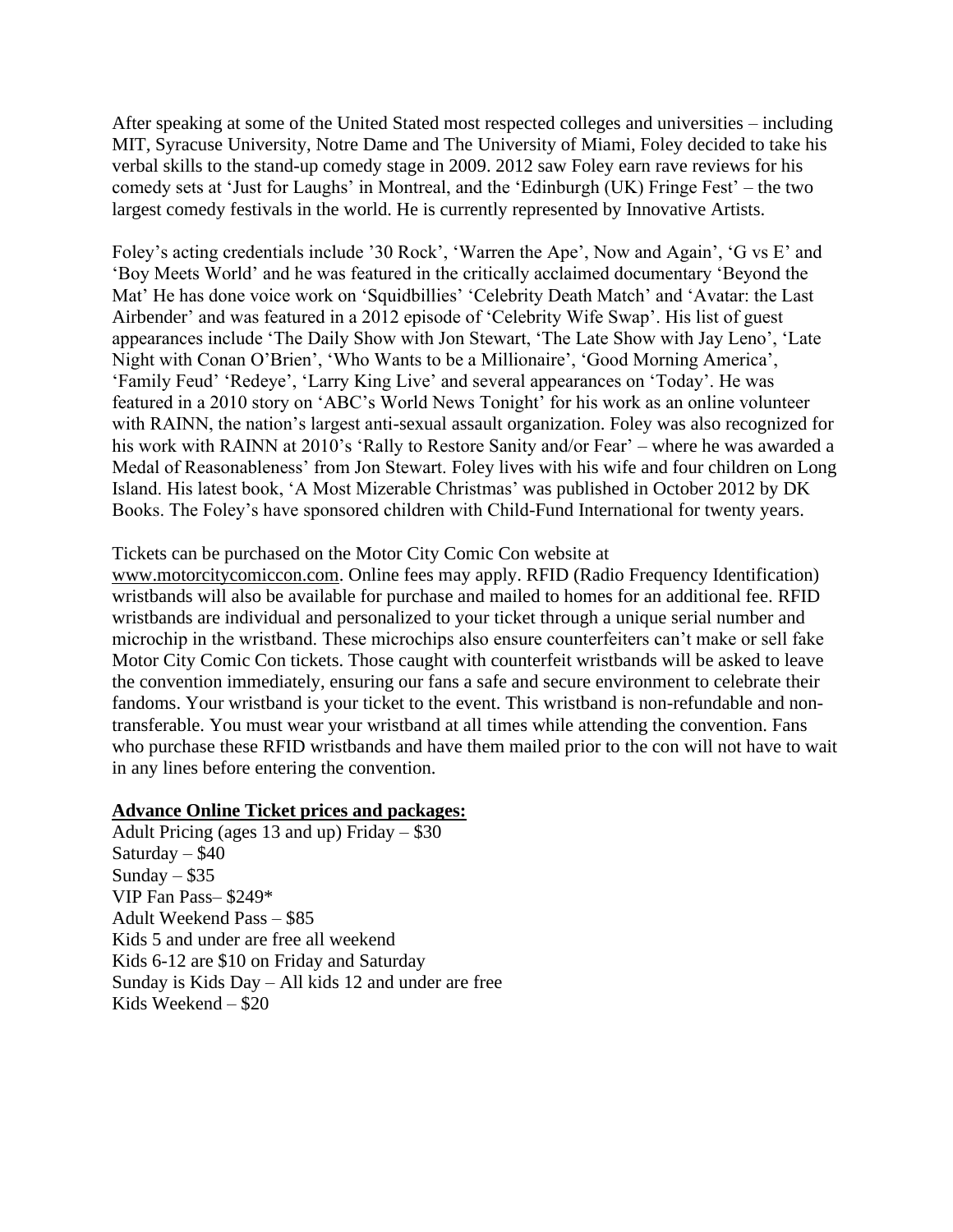#### **\*VIP FAN PASS PACKAGE INCLUDES:**

-Weekend Pass -VIP Collectible Badge -Exclusive MCCC Shopping Bag- New & Improved! -VIP Seating in Panels (Excludes Paid Events) -VIP Fast Pass For Autographs & Photo Ops Lines -Exclusive Motor City Comic Con Lanyard -Exclusive Print -\$25 Gift Certificate to the MCCC Merch Booth *All autographs and photo ops sold separately Children 13 & older will require their own VIP Fan Pass to use VIP Fan Pass Perks. If you have a VIP Fan Pass, two children 12 years old & younger per VIP Fan Pass will be allowed to attend panels and use express lines as a VIP Fan Pass Holder.*

### **At The Door Ticket prices and packages:**

Adult Pricing (ages 13 and up) Friday – \$40 Saturday – \$50 Sunday  $-$  \$45 VIP Fan Pass– \$259\* *(Limited VIP's available. Not guaranteed for purchase at door, if sold out prior to the show)* Adult Weekend Pass – \$95 Kids 5 and under are free all weekend Kids 6-12 are \$20 on Friday and Saturday Sunday is Kids Day – All kids 12 and under are free Kids Weekend – \$30

The 2020 Motor City Comic Con will be held at the Suburban Collection Showplace which is located at 46100 Grand River Avenue in Novi, Michigan on Friday, May 15 (12:30 p.m. to 7 p.m.), Saturday, May 16 (10:30 a.m. to 7 p.m.) and Sunday, May 17 (10:30 a.m. to 5 p.m.). Future announcements of media guests, comic guests, exhibitors and events will be announced and posted to [www.motorcitycomiccon.com](http://www.motorcitycomiccon.com/) in the coming months.

Follow on Motor City Comic Con on **[Facebook](https://www.facebook.com/motorcitycomicon/)**, **[Instagram](https://www.instagram.com/motcitycomiccon/?hl=en)** and **[Twitter](https://twitter.com/MotCityComicCon)** for more details on upcoming new guests, programming, limited VIP packages, photo opportunities and more.

## **ABOUT MOTOR CITY COMIC CON:**

Michigan's largest pop-culture event since 1989, Motor City Comic Con gathers comic book and multimedia dealers from across the country, offering a vast variety of pop-culture merchandise, including comics, art, t-shirts, movie memorabilia, posters and more. Over 250 comic book creators, writers and artists are featured at Motor City Comic Con each year, as well as actors from the television and movie industry. Motor City Comic Con offers fun for kids young and old. For more information, visit http://www.motorcitycomiccon.com